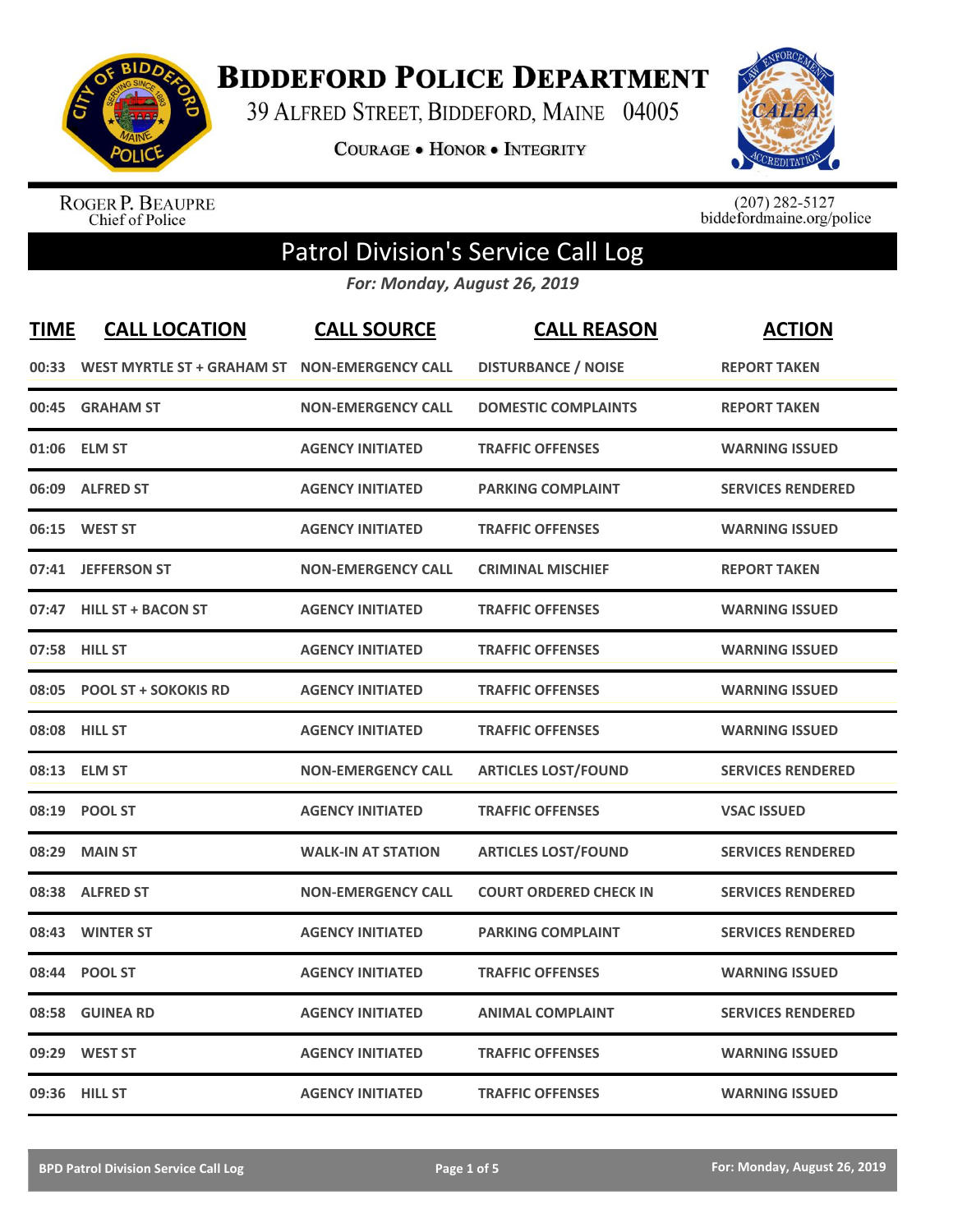| <b>TIME</b> | <b>CALL LOCATION</b>           | <b>CALL SOURCE</b>        | <b>CALL REASON</b>          | <b>ACTION</b>                |
|-------------|--------------------------------|---------------------------|-----------------------------|------------------------------|
|             | 09:56 WEST ST                  | <b>AGENCY INITIATED</b>   | <b>TRAFFIC OFFENSES</b>     | <b>VSAC ISSUED</b>           |
|             | 10:07 ALFRED ST                | <b>AGENCY INITIATED</b>   | <b>TRAFFIC OFFENSES</b>     | <b>WARNING ISSUED</b>        |
|             | <b>10:19 MAIN ST</b>           | <b>AGENCY INITIATED</b>   | <b>TRAFFIC OFFENSES</b>     | <b>VSAC ISSUED</b>           |
|             | <b>10:19 MAIN ST</b>           | <b>NON-EMERGENCY CALL</b> | <b>SUSPICION</b>            | <b>SERVICES RENDERED</b>     |
|             | 10:39 ALFRED ST                | <b>NON-EMERGENCY CALL</b> | <b>ALL OTHER</b>            | <b>REPORT TAKEN</b>          |
|             | 10:58 PARKVIEW CT              | <b>NON-EMERGENCY CALL</b> | <b>ANIMAL COMPLAINT</b>     | <b>NO ACTION REQUIRED</b>    |
|             | 11:18 ALFRED ST                | <b>AGENCY INITIATED</b>   | <b>TRAFFIC OFFENSES</b>     | <b>WARNING ISSUED</b>        |
|             | 11:29 ALFRED ST                | <b>AGENCY INITIATED</b>   | <b>TRAFFIC OFFENSES</b>     | <b>VSAC ISSUED</b>           |
|             | 11:39 ELM ST                   | <b>NON-EMERGENCY CALL</b> | <b>SUSPICION</b>            | <b>SERVICES RENDERED</b>     |
|             | 11:48 ALFRED ST                | <b>AGENCY INITIATED</b>   | <b>TRAFFIC OFFENSES</b>     | <b>VSAC ISSUED</b>           |
|             | 12:14 ALFRED ST                | <b>NON-EMERGENCY CALL</b> | <b>VIN VERIFICATION</b>     | <b>SERVICES RENDERED</b>     |
| 12:15       | <b>RAYMOND ST</b>              | <b>WALK-IN AT STATION</b> | <b>THEFT</b>                | <b>SERVICES RENDERED</b>     |
| 12:20       | <b>MAIN ST</b>                 | <b>AGENCY INITIATED</b>   | <b>TRAFFIC OFFENSES</b>     | <b>WARNING ISSUED</b>        |
|             | 12:31 SOUTH ST                 | <b>AGENCY INITIATED</b>   | <b>TRAFFIC OFFENSES</b>     | <b>WARNING ISSUED</b>        |
|             | 12:42 SOUTH ST                 | <b>AGENCY INITIATED</b>   | <b>TRAFFIC OFFENSES</b>     | <b>WARNING ISSUED</b>        |
|             | 12:52 SOUTH ST                 | <b>AGENCY INITIATED</b>   | <b>TRAFFIC OFFENSES</b>     | <b>WARNING ISSUED</b>        |
|             | 12:59 SOUTH ST                 | <b>AGENCY INITIATED</b>   | <b>TRAFFIC OFFENSES</b>     | <b>WARNING ISSUED</b>        |
|             | 13:04 ELM ST                   | <b>NON-EMERGENCY CALL</b> | <b>MENTAL ILLNESS CASES</b> | <b>NEGATIVE CONTACT</b>      |
|             | 13:05 MAIN ST                  | <b>E-911 CALL</b>         | 911 MISUSE                  | <b>WARNING ISSUED</b>        |
|             | 13:08 POOL ST + HIDDEN FARM RD | <b>AGENCY INITIATED</b>   | <b>ROAD HAZARD</b>          | <b>REFERRED OTHER AGENCY</b> |
|             | 13:10 SOUTH ST + OLD HOLLIS RD | <b>AGENCY INITIATED</b>   | <b>TRAFFIC OFFENSES</b>     | <b>WARNING ISSUED</b>        |
|             | 13:20 SOUTH ST                 | <b>AGENCY INITIATED</b>   | <b>TRAFFIC OFFENSES</b>     | <b>WARNING ISSUED</b>        |
|             | 13:25 SOUTH ST                 | <b>AGENCY INITIATED</b>   | <b>TRAFFIC OFFENSES</b>     | <b>WARNING ISSUED</b>        |
|             | 13:26 POOL ST + GEORGE ST      | <b>AGENCY INITIATED</b>   | <b>TRAFFIC OFFENSES</b>     | <b>VSAC ISSUED</b>           |
|             | 13:27 CUTTS ST                 | <b>NON-EMERGENCY CALL</b> | <b>SUSPICION</b>            | <b>SERVICES RENDERED</b>     |
|             | 13:28 ADAMS ST + JEFFERSON ST  | <b>NON-EMERGENCY CALL</b> | <b>DISTURBANCE / NOISE</b>  | <b>SERVICES RENDERED</b>     |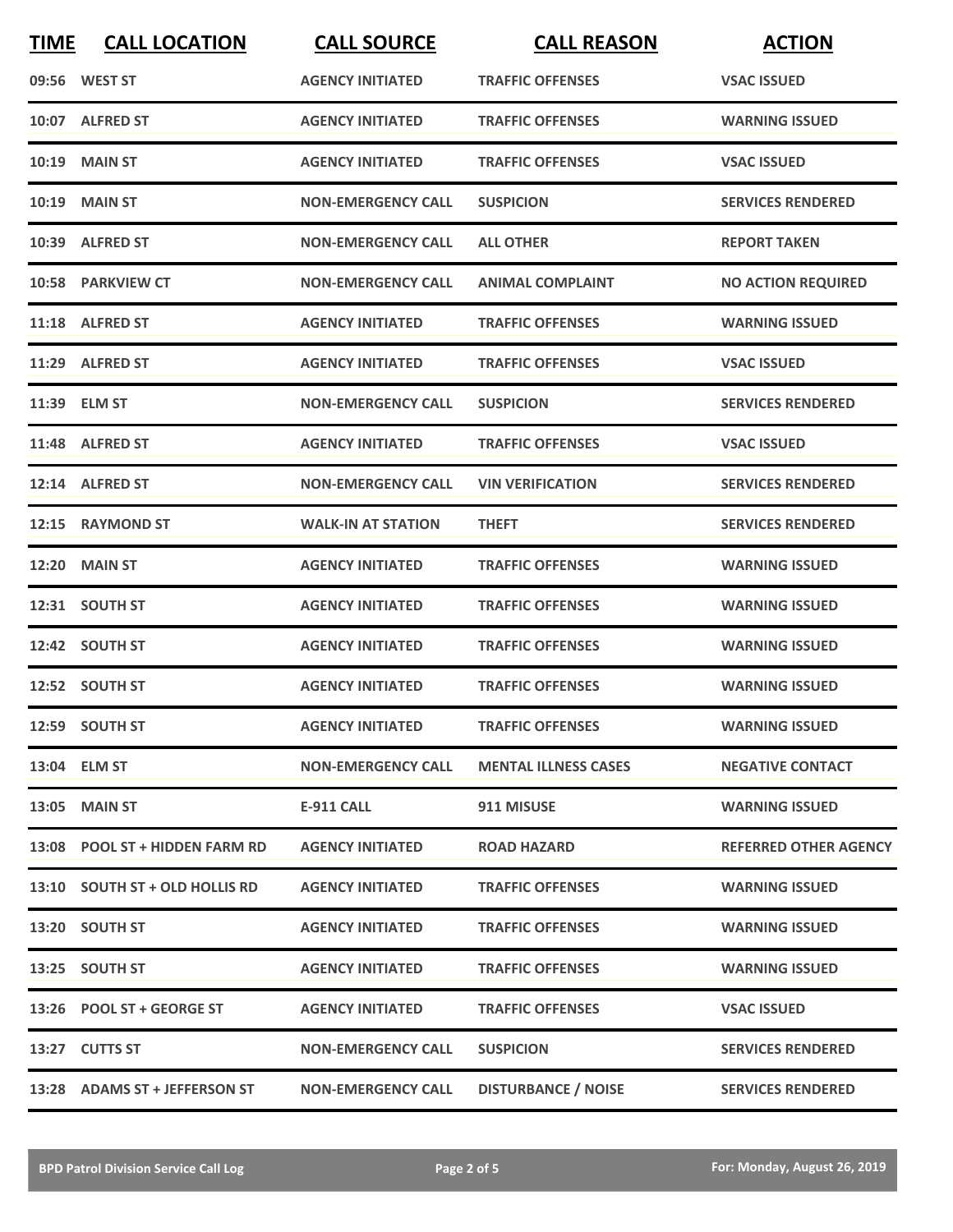| <b>TIME</b> | <b>CALL LOCATION</b>                                   | <b>CALL SOURCE</b>        | <b>CALL REASON</b>                                                                    | <b>ACTION</b>             |
|-------------|--------------------------------------------------------|---------------------------|---------------------------------------------------------------------------------------|---------------------------|
|             | 13:32 SOUTH ST                                         | <b>AGENCY INITIATED</b>   | <b>TRAFFIC OFFENSES</b>                                                               | <b>VSAC ISSUED</b>        |
|             | 13:38 BIDDEFORD GATEWAY CTR                            | <b>NON-EMERGENCY CALL</b> | <b>THEFT</b>                                                                          | <b>REPORT TAKEN</b>       |
|             | 13:40 BOULDER WAY                                      | <b>E-911 CALL</b>         | 911 MISUSE                                                                            | <b>NO ACTION REQUIRED</b> |
|             | 13:42 SOUTH ST                                         | <b>AGENCY INITIATED</b>   | <b>TRAFFIC OFFENSES</b>                                                               | <b>VSAC ISSUED</b>        |
|             | 13:56 SOUTH ST                                         | <b>AGENCY INITIATED</b>   | <b>TRAFFIC OFFENSES</b>                                                               | <b>VSAC ISSUED</b>        |
|             | 14:02 MAIN ST                                          | <b>AGENCY INITIATED</b>   | <b>TRAFFIC OFFENSES</b>                                                               | <b>VSAC ISSUED</b>        |
|             | 14:12 PARKVIEW CT                                      | <b>NON-EMERGENCY CALL</b> | <b>MESSAGE DELIVERY</b>                                                               | <b>NO ACTION REQUIRED</b> |
|             | <b>14:13 RIVER RD</b>                                  | <b>AGENCY INITIATED</b>   | <b>TRAFFIC OFFENSES</b>                                                               | <b>WARNING ISSUED</b>     |
|             | <b>14:15 YORK ST</b>                                   | <b>AGENCY INITIATED</b>   | <b>TRAFFIC OFFENSES</b>                                                               | <b>VSAC ISSUED</b>        |
|             | 14:28 SOUTH ST                                         | <b>AGENCY INITIATED</b>   | <b>TRAFFIC OFFENSES</b>                                                               | <b>WARNING ISSUED</b>     |
|             | 14:37 SOUTH ST                                         | <b>AGENCY INITIATED</b>   | <b>TRAFFIC OFFENSES</b>                                                               | <b>VSAC ISSUED</b>        |
|             | 14:42 ALFRED ST<br>CHARGE: ELEVATED AGGRAVATED ASSAULT | <b>OTHER</b>              | <b>ALL OTHER</b><br>OFFENDER: JEFFREY P JACKIMOCZ  AGE: 29  RESIDENT OF: PORTLAND, ME | <b>SERVICES RENDERED</b>  |
|             | 14:48 HILL ST                                          | <b>AGENCY INITIATED</b>   | <b>TRAFFIC OFFENSES</b>                                                               | <b>WARNING ISSUED</b>     |
|             | 14:51 SOUTH ST                                         | <b>AGENCY INITIATED</b>   | <b>TRAFFIC OFFENSES</b>                                                               | <b>WARNING ISSUED</b>     |
|             | 14:54 GRANITE ST                                       | <b>E-911 CALL</b>         | 911 MISUSE                                                                            | <b>SERVICES RENDERED</b>  |
|             | 15:01 SACO FALLS WAY                                   | <b>NON-EMERGENCY CALL</b> | <b>DOMESTIC COMPLAINTS</b>                                                            | <b>REPORT TAKEN</b>       |
|             | 15:02 POOL ST + MARBLEHEAD LN                          | <b>AGENCY INITIATED</b>   | <b>TRAFFIC OFFENSES</b>                                                               | <b>WARNING ISSUED</b>     |
|             | 15:09 POOL ST                                          | <b>AGENCY INITIATED</b>   | <b>TRAFFIC OFFENSES</b>                                                               | <b>WARNING ISSUED</b>     |
|             | 15:12 POOL ST                                          | <b>AGENCY INITIATED</b>   | <b>TRAFFIC OFFENSES</b>                                                               | <b>WARNING ISSUED</b>     |
|             | 15:19 SOUTH ST + WESTERN AVE                           | <b>AGENCY INITIATED</b>   | <b>TRAFFIC OFFENSES</b>                                                               | <b>WARNING ISSUED</b>     |
|             | 15:23 SOUTH ST + SOUTHVIEW DR                          | <b>AGENCY INITIATED</b>   | <b>TRAFFIC OFFENSES</b>                                                               | <b>WARNING ISSUED</b>     |
|             | 15:25 SOUTH ST                                         | <b>NON-EMERGENCY CALL</b> | <b>THEFT</b>                                                                          | <b>REPORT TAKEN</b>       |
|             | 15:31 SOUTH ST                                         | <b>AGENCY INITIATED</b>   | <b>TRAFFIC OFFENSES</b>                                                               | <b>WARNING ISSUED</b>     |
|             | 15:37 SOUTH ST + WESTERN AVE                           | <b>AGENCY INITIATED</b>   | <b>TRAFFIC OFFENSES</b>                                                               | <b>WARNING ISSUED</b>     |
|             | 15:44 POOL ST                                          | <b>AGENCY INITIATED</b>   | <b>TRAFFIC OFFENSES</b>                                                               | <b>WARNING ISSUED</b>     |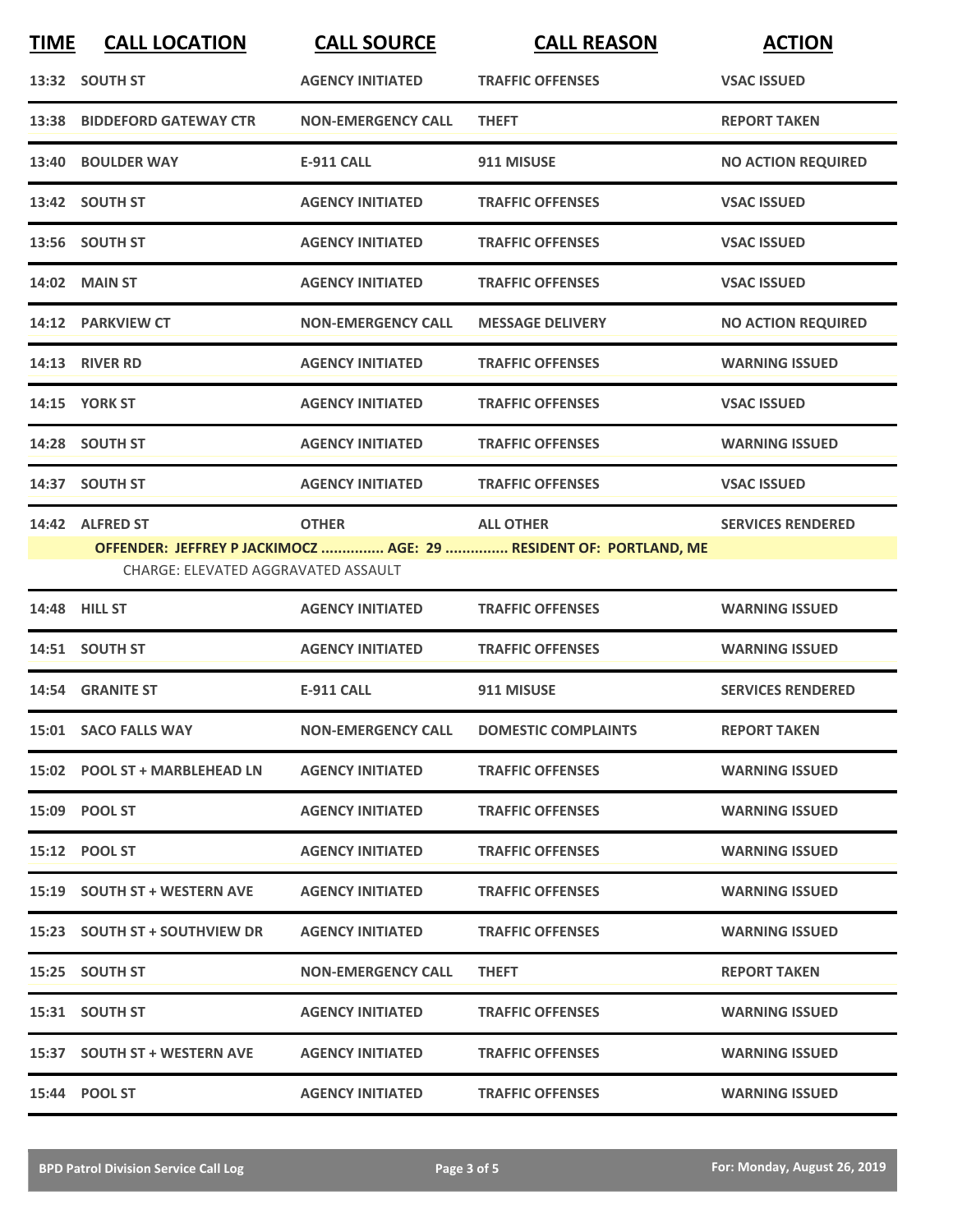| <b>TIME</b> | <b>CALL LOCATION</b>                          | <b>CALL SOURCE</b>        | <b>CALL REASON</b>                                              | <b>ACTION</b>             |
|-------------|-----------------------------------------------|---------------------------|-----------------------------------------------------------------|---------------------------|
|             | 15:49 SOUTH ST + MAPLEWOOD AVE                | <b>AGENCY INITIATED</b>   | <b>TRAFFIC OFFENSES</b>                                         | <b>NO ACTION REQUIRED</b> |
|             | 15:49 SOUTH ST + MAPLEWOOD AVE                | <b>AGENCY INITIATED</b>   | <b>TRAFFIC OFFENSES</b>                                         | <b>VSAC ISSUED</b>        |
|             | 15:57 POOL ST                                 | <b>AGENCY INITIATED</b>   | <b>TRAFFIC OFFENSES</b>                                         | <b>WARNING ISSUED</b>     |
|             | 16:06 SACO FALLS WAY                          | <b>AGENCY INITIATED</b>   | <b>VIOL OF BAIL CONDITIONS</b>                                  | <b>ARREST(S) MADE</b>     |
|             | <b>CHARGE: VIOLATING CONDITION OF RELEASE</b> |                           | OFFENDER: LEE KENNETH FOGG  AGE: 22  RESIDENT OF: BIDDEFORD, ME |                           |
|             | 16:09 CLIFFORD ST                             | <b>AGENCY INITIATED</b>   | <b>TRAFFIC OFFENSES</b>                                         | <b>VSAC ISSUED</b>        |
|             | 16:13 POOL ST + MARBLEHEAD LN                 | <b>AGENCY INITIATED</b>   | <b>TRAFFIC OFFENSES</b>                                         | <b>WARNING ISSUED</b>     |
|             | 16:13 LINCOLN ST                              | <b>E-911 CALL</b>         | 911 MISUSE                                                      | <b>NO ACTION REQUIRED</b> |
|             | 16:14 ALFRED ST                               | <b>WALK-IN AT STATION</b> | <b>DROPPING OFF PAPERWORK</b>                                   | <b>SERVICES RENDERED</b>  |
|             | 16:19 LINCOLN ST                              | <b>E-911 CALL</b>         | 911 MISUSE                                                      | <b>NO ACTION REQUIRED</b> |
|             | 16:38 SOUTH ST                                | <b>E-911 CALL</b>         | <b>ALL OTHER</b>                                                | <b>NO ACTION REQUIRED</b> |
|             | 16:53 ALFRED ST                               | <b>NON-EMERGENCY CALL</b> | <b>COURT ORDERED CHECK IN</b>                                   | <b>SERVICES RENDERED</b>  |
|             | 17:07 WEST ST                                 | <b>E-911 CALL</b>         | <b>SUSPICION</b>                                                | <b>SERVICES RENDERED</b>  |
|             | 17:10 POOL ST                                 | <b>AGENCY INITIATED</b>   | <b>TRAFFIC OFFENSES</b>                                         | <b>WARNING ISSUED</b>     |
|             | 17:13 FIRST ST                                | <b>NON-EMERGENCY CALL</b> | <b>DISTURBANCE / NOISE</b>                                      | <b>SERVICES RENDERED</b>  |
|             | 17:22 POOL ST                                 | <b>AGENCY INITIATED</b>   | <b>TRAFFIC OFFENSES</b>                                         | <b>VSAC ISSUED</b>        |
|             | 17:41 POOL ST                                 | <b>AGENCY INITIATED</b>   | <b>TRAFFIC OFFENSES</b>                                         | <b>WARNING ISSUED</b>     |
|             | 17:52 HILL ST                                 | <b>AGENCY INITIATED</b>   | <b>TRAFFIC OFFENSES</b>                                         | <b>WARNING ISSUED</b>     |
|             | 18:01 POOL ST + GEORGE ST                     | <b>AGENCY INITIATED</b>   | <b>TRAFFIC OFFENSES</b>                                         | <b>WARNING ISSUED</b>     |
|             | 18:04 HILL ST + ACORN ST                      | <b>AGENCY INITIATED</b>   | <b>TRAFFIC OFFENSES</b>                                         | <b>VSAC ISSUED</b>        |
|             | <b>18:06 ANDREWS RD</b>                       | E-911 CALL                | 911 MISUSE                                                      | <b>NO ACTION REQUIRED</b> |
|             | <b>18:10 BOULDER WAY</b>                      | E-911 CALL                | 911 MISUSE                                                      | <b>SERVICES RENDERED</b>  |
|             | 18:13 GUINEA RD                               | <b>AGENCY INITIATED</b>   | <b>TRAFFIC OFFENSES</b>                                         | <b>WARNING ISSUED</b>     |
|             | 18:16 HILL ST                                 | <b>AGENCY INITIATED</b>   | <b>TRAFFIC OFFENSES</b>                                         | <b>VSAC ISSUED</b>        |
|             | 18:30 CUTTS ST                                | <b>NON-EMERGENCY CALL</b> | <b>CHECK WELFARE</b>                                            | <b>SERVICES RENDERED</b>  |
|             | 18:32 POOL ST                                 | <b>AGENCY INITIATED</b>   | <b>TRAFFIC OFFENSES</b>                                         | <b>VSAC ISSUED</b>        |